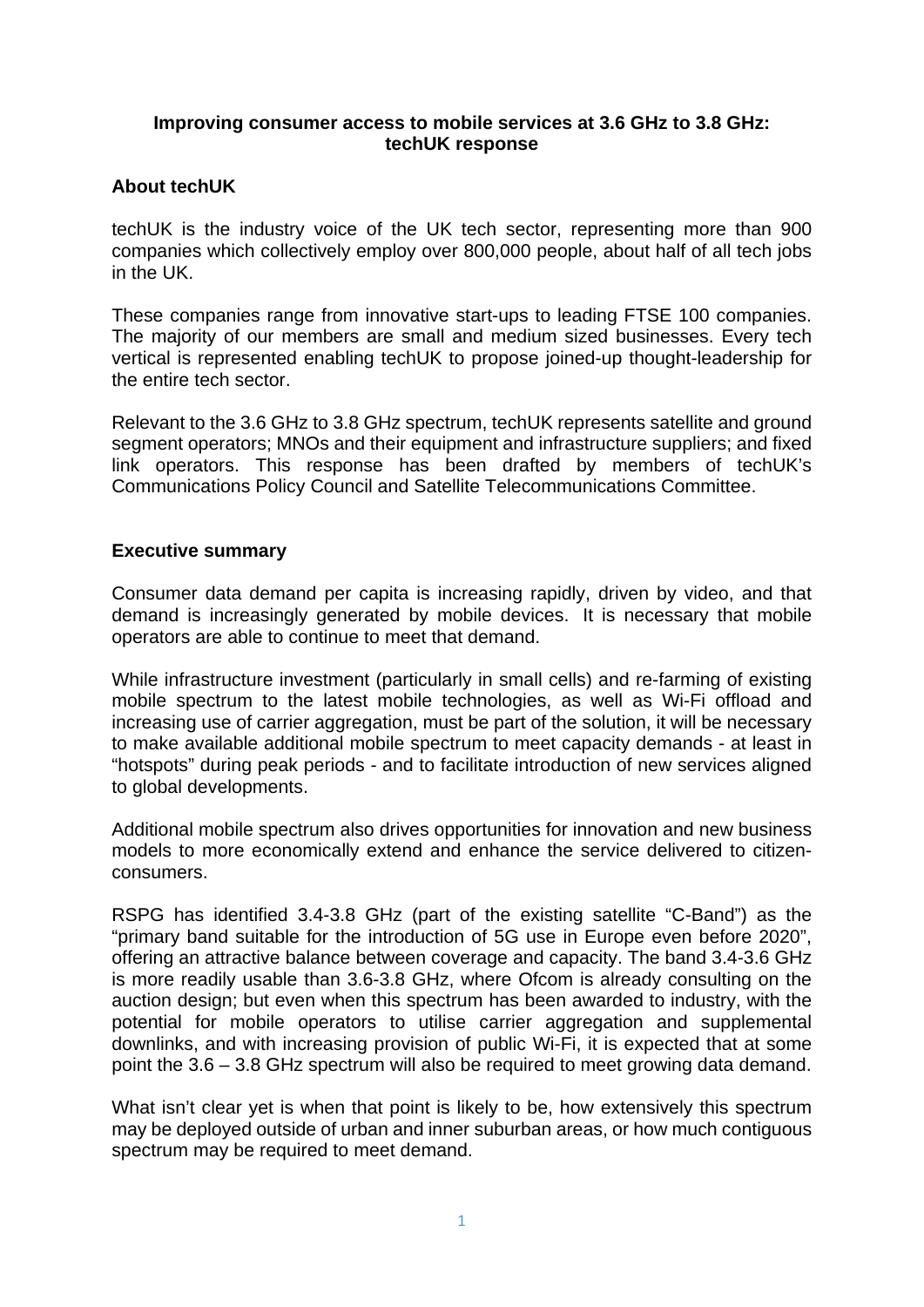Given that the band 3.6-3.8 GHz has been used for years to support satellite and fixed link services for a range of public and private customers (and, in the case of satellite, including international customers), the answers to these questions determine:

- how long existing spectrum users could reasonably expect to continue operating as now; and
- how, if at all practical, they might share 3.6-3.8 GHz with mobile use.

techUK believes that it is important that, where required, the option to protect existing satellite earth stations from undue interference continues to be available given the importance of the traffic that is carried and the benefits that satellite connectivity provides to UK businesses, consumers and government.

The satellite operations in this band represent considerable investment to support high value contracts of lengthy duration and it would be unreasonable to remove protection from harmful interference. This said, the value of mobile is also likely to be high and it will be important to work constructively to maximise the availability of the spectrum to existing services that cannot be removed as well as to new mobile services.

The existing fixed links and satellite use appears to be partly in more remote areas, which may improve potential for sharing, with mobile use in urban areas where greatest capacity is expected to be needed.

We therefore propose that mobile operators be required to coordinate their deployments in 3.6-3.8 GHz with incumbents, which we would expect to provide limited constraint on 5G deployment for several years from bringing the spectrum into use for mobile. Where mobile operators believe their planned deployment may be constrained by incumbent use, they would be free to contribute towards the cost of the incumbents' mitigation where necessary to optimise their deployment, with Ofcom providing backstop regulation to ensure that incumbents don't abuse their position in respect of the mitigation demanded of new mobile operators.

Given that the Transfinite analysis was conducted a while ago with reference to IMT-Advanced, and the fact that 5G has yet to be specified, it is impossible to determine whether co-existence has been modelled in a way which predicts the potential for coexistence with a reasonable degree of accuracy. It is quite possible that the analysis over-estimates the potential for harmful interference.

Further, we are aware of more detailed mapping exercises being undertaken by Ordnance Survey which could aid in better understanding propagation characteristics. Database-driven access could be used to provide existing users with greater certainty of protection, and could maximise the opportunity for mobile services without wastefully extended exclusion zones. It could also allow existing users wanting to deploy new sites to benefit from faster, simpler and more certain access spectrum compared with the current coordination procedures. We note that the recently published ECC Report 254 provides guidance on enabling administrations to protect incumbent use of the band with exclusion zones, whilst also facilitating its use by new entrants.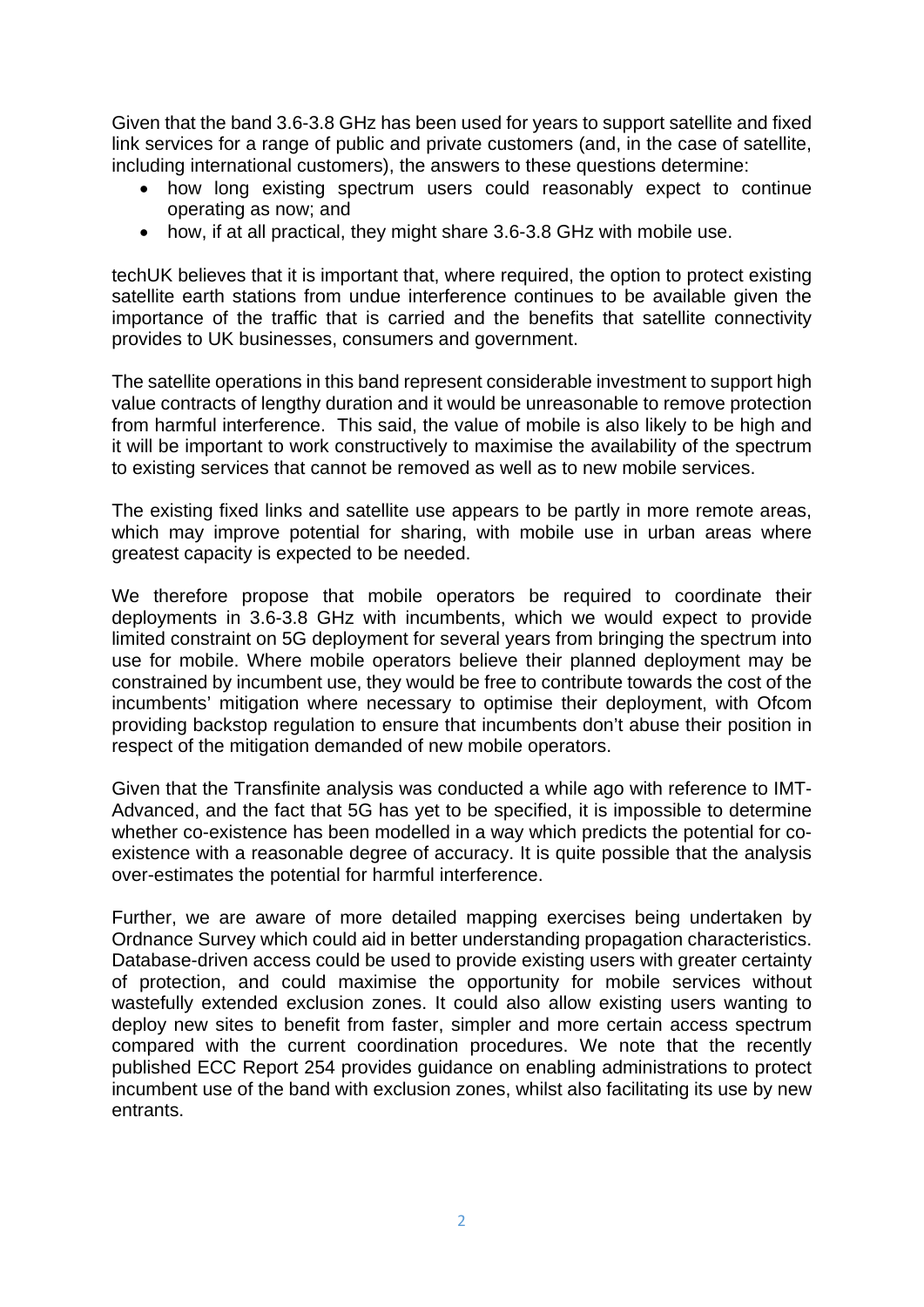# **Answers to Questions**

*Question 1: Do you have any comments on the use of the 3.6 to 3.8 GHz band by existing services?* 

Like the mobile sector, the satellite industry is innovating and growing. Satellite operators are making ongoing investment in improving efficiency with which this spectrum is utilised, including deployment of High-Capacity Satellites and greater spectrum re-use. Next-generation modulation standards for satellite communications have been tested with speeds ranging from 300-700 Mbit/s for professional video applications on standard C-band transponders. New high-performance satellite platforms will combine C-, Ku- and Ka-bands wide beams, spot beams, and frequency reuse technology to support broadband, media and mobility solutions.

This investment is providing consumers with: high performance and lower cost per-bit; wide beams and spot beams in the same band for broadcast and high-throughput applications; frequencies which can be aligned to regional and application-specific requirements; high throughput, efficiency and reliability; smaller mobility-friendly terminals; and benefits data-centric services such as cellular backhaul.

As not all receive-only Earth stations will have RSA, no-one can be sure where VSAT users are, and UK uplinkers don't always know where data is downlinked, so the economic benefits from use by satellite sector of C-band is almost certainly greater than Ofcom believes.

C-band's propagation characteristics and resilience to rain fade limits the substitutability of alternative spectrum. The band 3.6-3.8 GHz, as part of the wider Cband currently in use, will continue to be used by satellite operators with the deployment of new satellites, and earth station operators have limited scope to transition to the upper part of C-band.

C-band offers region-wide coverage at high availabilities, irrespective of rain zones. In the consultation, Ofcom appears unfairly dismissive of the value to UK satellite operations of resistance to rain fade, given that end customers may be in tropical areas.

Most of the world's coverage via C-band is anchored through Fixed Satellite Service Earth Stations (FSS-ES) which are based in Europe and the UK, used for intercontinental links and links with high reliability requirements (including broadcast distribution, TT&C, and feeder links for MSS systems).

Often teleports are located where there is sufficient, reliable connectivity available, which other sites may not readily have. Additionally, even if alternative locations could be identified, large dishes (up to 32m diameter) require planning permission which may not be forthcoming and in any case requires time. It can take up to 2 years for mobile operators to receive permission to deploy a new mast, there is no reason why a much larger satellite dish would receive permission more quickly, if it received permission at all.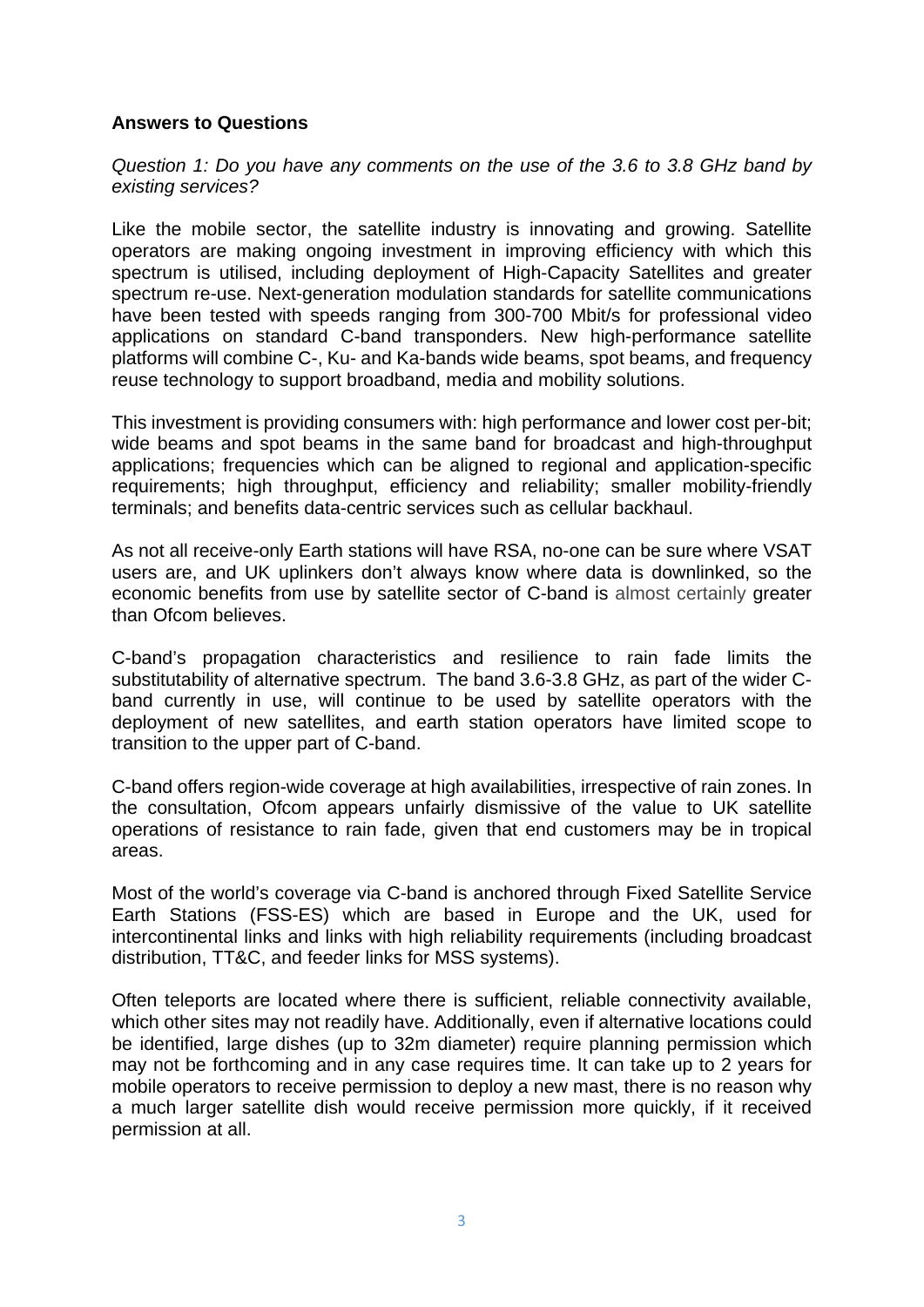*Question 2: Do you agree with our identification of a trend towards the use of mobile in the 3.6 to 3.8 GHz band?* 

Yes. The RSPG considers the 3.4-3.8 GHz band to be "the primary band suitable for the introduction of 5G use in Europe even before 2020, noting that this band is already harmonised for mobile networks, and consists of up to 400 MHz of continuous spectrum enabling wide channel bandwidth. This band has the possibility to put Europe at the forefront of the 5G deployment."

Given the global identification of 3.4-3.6 GHz for IMT, plus the CEPT rules for mobile broadband in 3.4-3.8 GHz, manufacturers are already developing equipment to operate in 3.4-3.8 GHz. The ability to implement wide tuning ranges in the radio frontend could permit an adaptable form of harmonisation with other countries and regions which are utilizing parts of the same band or adjacent bands for mobile broadband services including 5G.

But such use won't necessarily align with traditional "mobile" use. We expect fixed and mobile applications. Ongoing international deployments encompass Fixed Wireless Access (FWA); mobile backhaul and fronthaul; macro cells and small cells; rooftop, street level and in-building. Additionally Relish<sup>1</sup> has deployed "MiFi"<sup>2</sup>-style devices using their C-Band spectrum (84 MHz, 3605-3689 MHz), and they are expecting much more extensive use of these devices going forwards but which are likely to be predominantly in urban areas away from C-band Earth Stations.

As such the Question's use of "trend towards the use of mobile" seems unnecessarily narrow. As a result, it isn't obvious that the Transfinite modelling captures all of these permutations.

We see no reason to doubt that the majority of the data demanded by mobile devices will continue to be offloaded to Wi-Fi. While satisfying an exponential increase in Wi-Fi offload could challenge the amount of spectrum currently allocated to Wi-Fi, there is substantial untapped capacity in the 5 GHz band. Extensive outdoor deployment of Wi-Fi in some Far Eastern markets tends to increase offload, and we note that public Wi-Fi provision continues to increase in the UK (including requirements for Wi-Fi in trains, and public investment in Wi-Fi provision in public buildings), and scope for additional public investment in Wi-Fi was announced as part of the European Commission's Telecoms Framework Review.

However, regardless of Wi-Fi offload, there will be continued growth in the traffic carried by mobile networks.

<sup>1</sup> Relish is a trading name of UK Broadband Limited, which is a spectrum licence holder.

<sup>&</sup>lt;sup>2</sup> Mi-Fi is actually a trademark of Three. A generic term is "pocket Wi-Fi device". Relish's pocket Wi-Fi devices hand over from one cell to the next where there is contiguity of coverage, so they are mobile devices.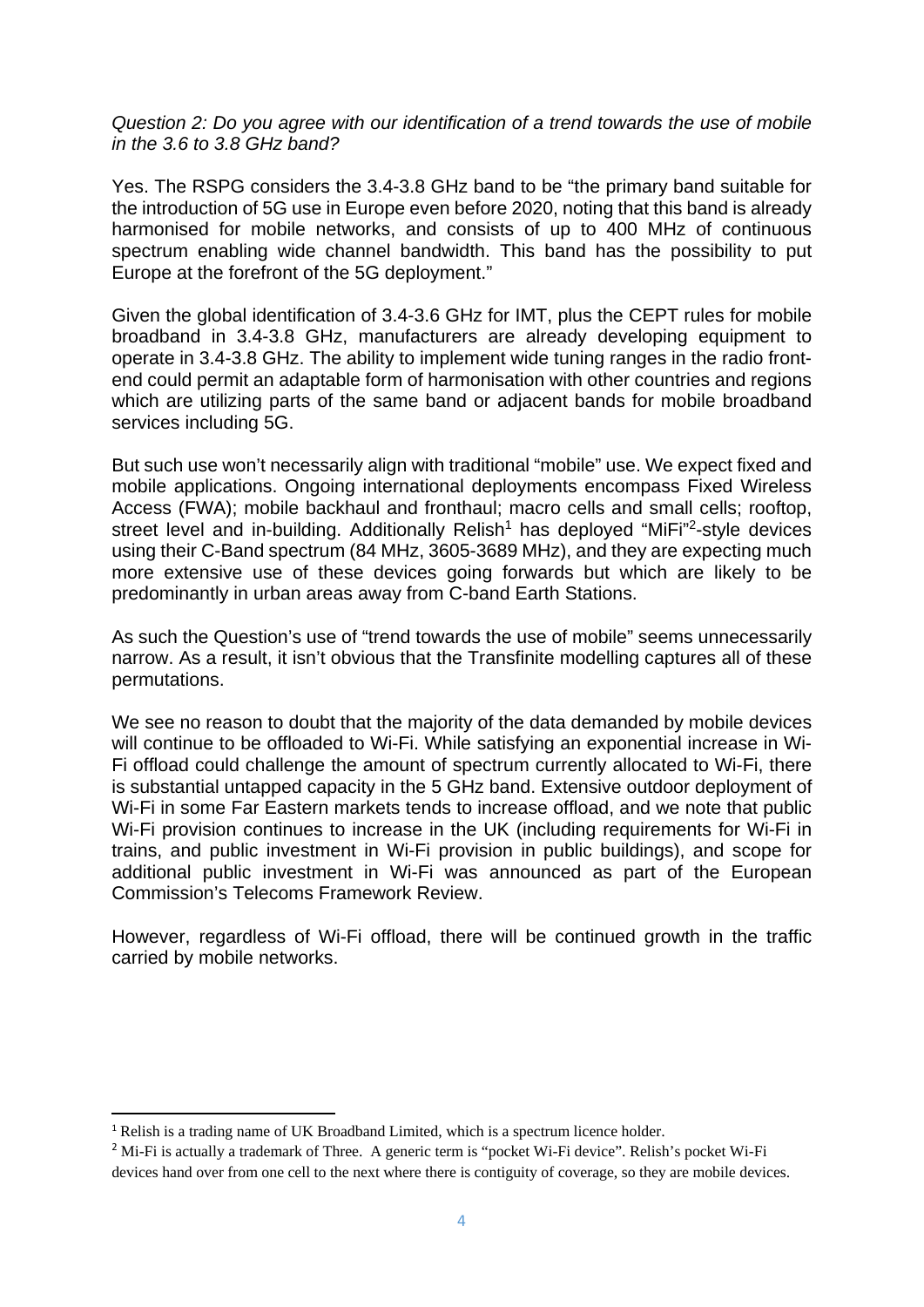*Question 3: Do you agree with our high level proposal to make 116 MHz within the 3.6 to 3.8 GHz band available for mobile and 5G services, bearing in mind our statutory duties and the high level trends we have identified?* 

Yes, but additionally techUK believes that to maximise the benefits from the use of this band, efforts should be made to carefully examine all existing usages to try to maximise the spectrum made available for 5G, without unduly compromising the wide  $-$  and expanding - range of commercially viable<sup>3</sup> services already operated in this band.

While we take a pragmatic approach towards the use of mobile services in 3.6– 3.8 GHz, we emphasize that European Commission Decision 2008/411/EC, which seeks to harmonise the conditions for the availability and efficient use of the 3.4 to 3.8 GHz frequency band for terrestrial systems in the band 3.6 to 3.8 GHz, states in Article 1 that:

*"This Decision aims at harmonising, without prejudice to the protection and continued operation of other existing use in this band, the conditions for the availability and efficient use of the 3400 - 3800 MHz band for terrestrial systems capable of providing electronic communications services"(emphasis added)* 

The EU regulatory framework requires international treaties including the ITU Radio Regulations to be respected. In this context, given the ITU Table of Allocations, where FSS has primary status in this band and mobile is secondary, it seems appropriate to retain the possibility to protect existing Earth station sites from undue interference. However we recognised that in the European Table of Allocations the 3.4-3.6 GHz and 3.6-3.8 GHz bands have a co-primary mobile allocation.

*Question 4: Do you agree with our general approach regarding spectrum currently licensed to UK Broadband?*

Like the satellite operators, UK Broadband, which trades as Relish, is investing in expanding its service. Where it deploys 3.6 GHz spectrum this is subject to coordination requirements in some areas.

It would be sensible to apply the Mobile Trading Regulations to UK Broadband's licence, but techUK members have differing opinions about when might be the appropriate timing for that. The uncertainty over when that may be, and how much the Annual Licence Fee (ALF*)* may then be, could potentially act as a disincentive to investment.

Ofcom should be clear that it will vary the ALF basis to reflect mobile as the alternative users of the spectrum when there's an eco-system for the band<sup>4</sup>, and the

<sup>&</sup>lt;sup>3</sup> Services in the band at present are commercially viable based upon the current level of annual licence fees calculated on an AIP basis which doesn't reflect mobile as a blocked application.

<sup>4</sup> This may well coincide with the release for mobile, but in the event that e.g. terminals support 3.4-3.8GHz generically before that occurred and the only thing stopping usage of 3.6-3.8GHz is incumbent usage, the ALF should probably reflect the AIP of the "blocked" usage from that time.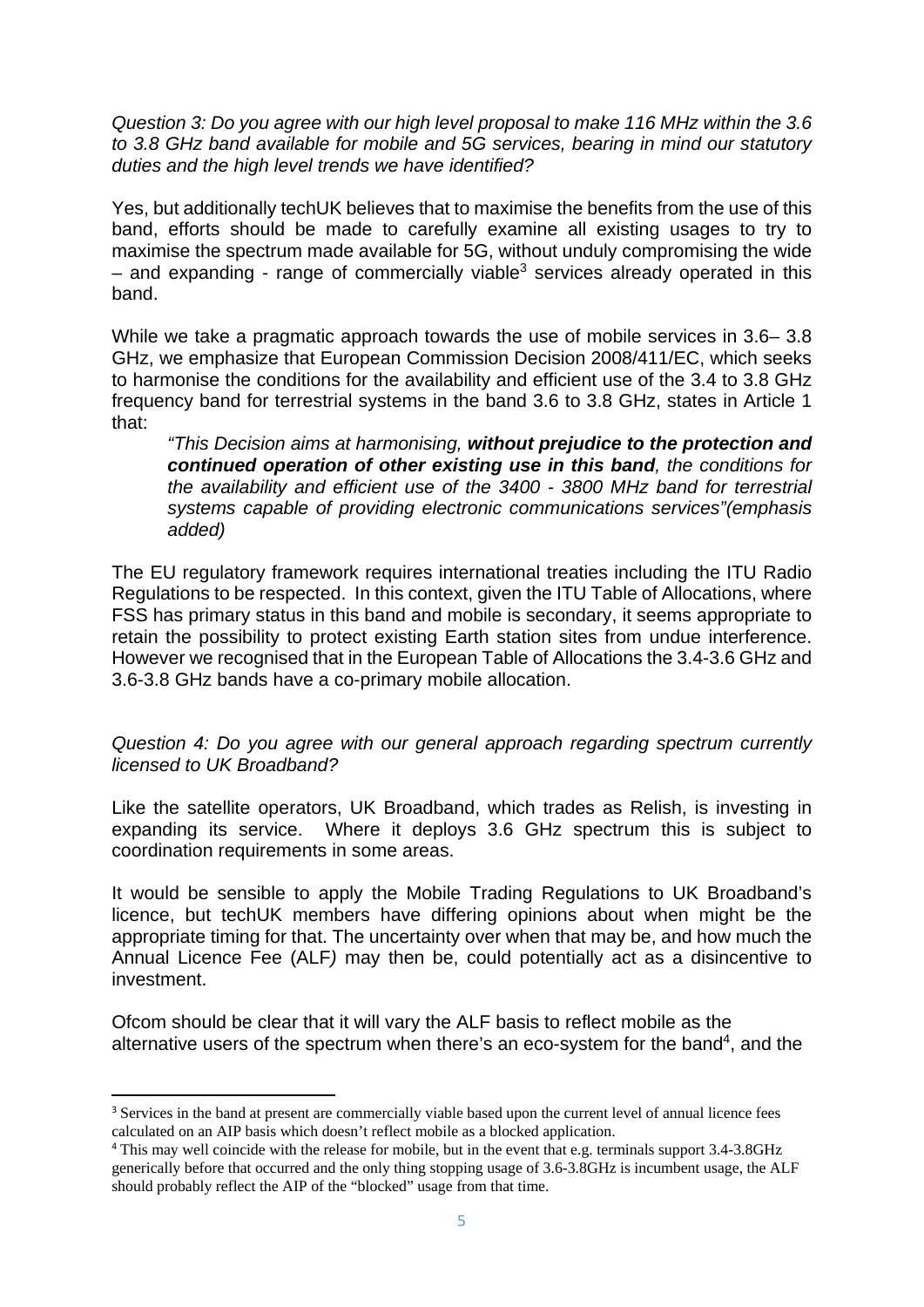approximate magnitude of that (which could be derived from the forthcoming PSSR auction and/or a future auction of the remaining 116 MHz of 3.6 GHz spectrum).

Also we note that Relish's 3.6 GHz licence currently permits leasing, whereas "mobile spectrum" currently cannot normally be leased. As we move towards a 5G world, from a focus on maximum coverage for voice services to one of targeted coverage for various kinds of data services, Ofcom should consider permitting spectrum leasing (and other forms of capacity sharing), perhaps subject to competition law reviews as they would have to do for a trade of mobile spectrum. This would permit commercial deals which encouraged competition, innovation, market entry and maximum usage of a scarce resource.

*Question 5: Do you agree with our assumptions, methodology, and conclusions with regards to potential coexistence between mobile and existing fixed links and satellite earth stations? Please refer to annex 5 for further details.*

We accept the principle of adopting two different interference thresholds to equate for long term and short term threshold.

We also note with interest that the Transfinite analysis shows that there is potential to deploy small cells reasonably close to satellite earth stations on a co-channel basis, provided that adjustments are possible for the location of the base stations and for the antenna orientation. We consider that the sharing solution needs to look at the full range of possible power levels of future mobile networks with the right level of geographical separation.

Such an approach could be used as a third option method to be adopted by Ofcom, where geographic separation is imposed similar to option A, but with a case by case geographical separation based on the specific parameters of the satellite earth stations and mobile base stations, including elevation angles of the FSS-ES and mobile base station EIRP, and provided the necessary adjustment are made in terms of additional mitigations such as the base station antenna orientation.

However as the Transfinite analysis was conducted a while ago with reference to IMT-Advanced, and the fact that 5G has yet to be specified, it is impossible to determine whether co-existence has been modelled in a way which predicts the potential for coexistence with a reasonable degree of accuracy. There is limited detail generally in annex 5, to enable us to comment on the accuracy of the modelling. In particular the assumptions behind the density of small cells modelled is important, but is not clearly explained.

Additionally, as we point out in our answer to Question 2,we expect fixed and mobile 5G applications in this spectrum, FWA, backhaul and fronthaul; macro cells and small cells; rooftop, street level and in-building; beam-steering (which need not be restricted to millimetre wave bands); and software-configured antennas adjustable in real-time.

It will be necessary to define the procedures and assumptions to be used to minimise interference to the incumbent stations from mobile deployment. Draft ECC Report 254 would be a relevant basis for such considerations.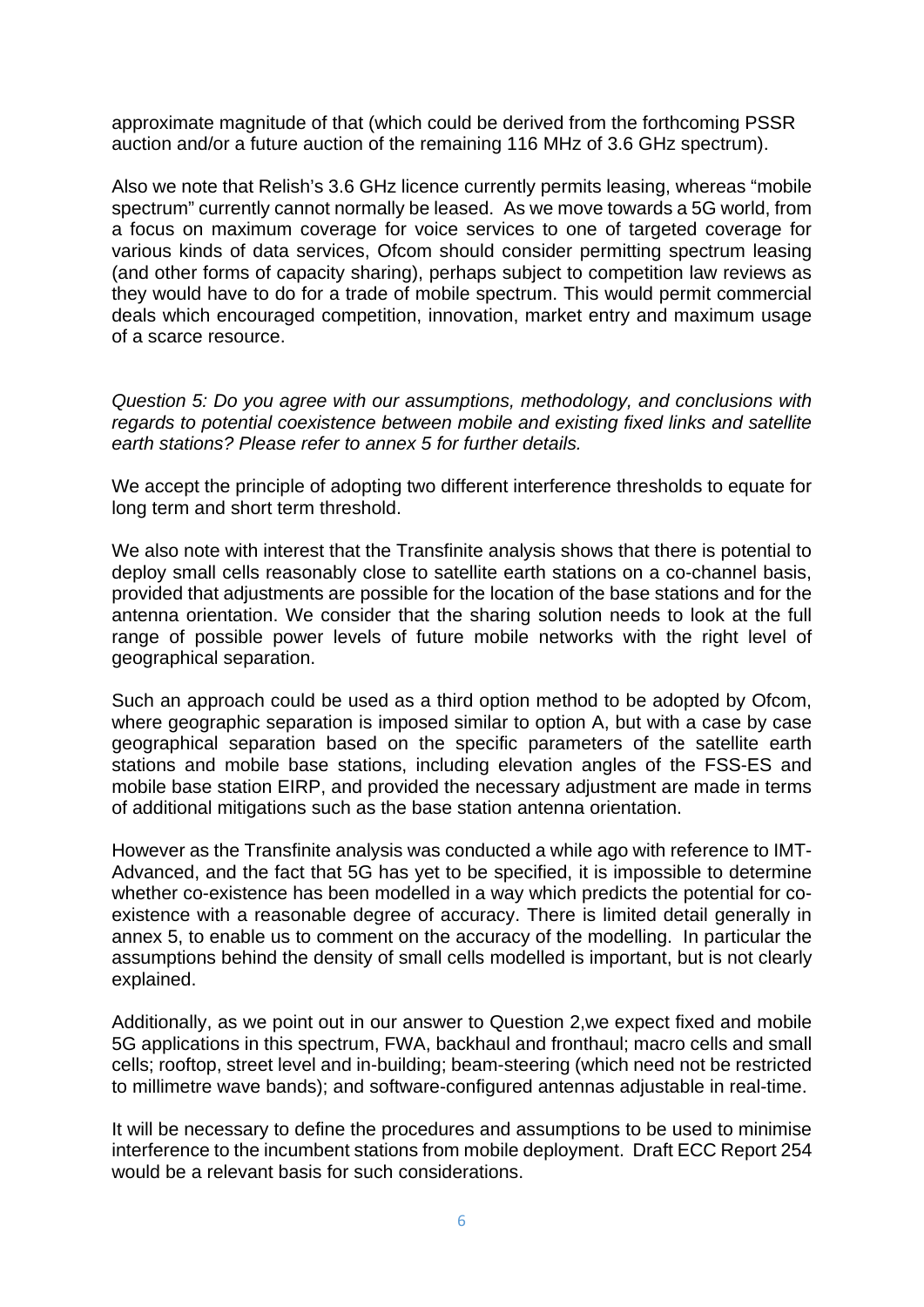#### *Question 6: Do you have a view on any of the two options we identified?*

We recognise that mobile operators would prefer that this spectrum were currently unused, or at least contained no users requiring protection, and that UK-wide spectrum licences were offered to the market. That would create greater certainty to encourage investment in early deployment of 5G systems. They are also unlikely to want those licences to restrict 5G deployment by power output to small cells, which would require far less geographic separation from existing uses.

However in the UK 3.6-3.8 GHz has for many years supported Broadband Fixed Wireless Access, fixed links and a growing number of (often international) satellite services. As our answer to Question 1 shows, although Ofcom believes this spectrum to be relatively lightly used, there are a range of commercial services, whose operators are continually investing in innovation and increasing spectrum efficiency. It is clear however that there are very few Fixed Links in the 3.6-3.8 GHz band as depicted in the Ofcom diagram below –



3635 MHz 3665 MHz 3695 MHz 3725 MHz 3755 MHz 3785 MHz 3815 MHz 3845 MHz 3875 MHz

These existing uses are the result of considerable investment - investment which continues, not least in innovation by satellite and ground segment operators. Those operators had expected to continue to invest in operating these services in this spectrum.

Some techUK members consider that these services shouldn't be unduly degraded by any mobile deployments. Their operators have considerable sunk investments, made in good faith, and an increasing customer base. Clearly those operators would not wish those uses to be required to move either to an alternative location and/or to an alternative spectrum band (where substitute spectrum could be identified), which would involve writing off existing investment, incurring additional investment,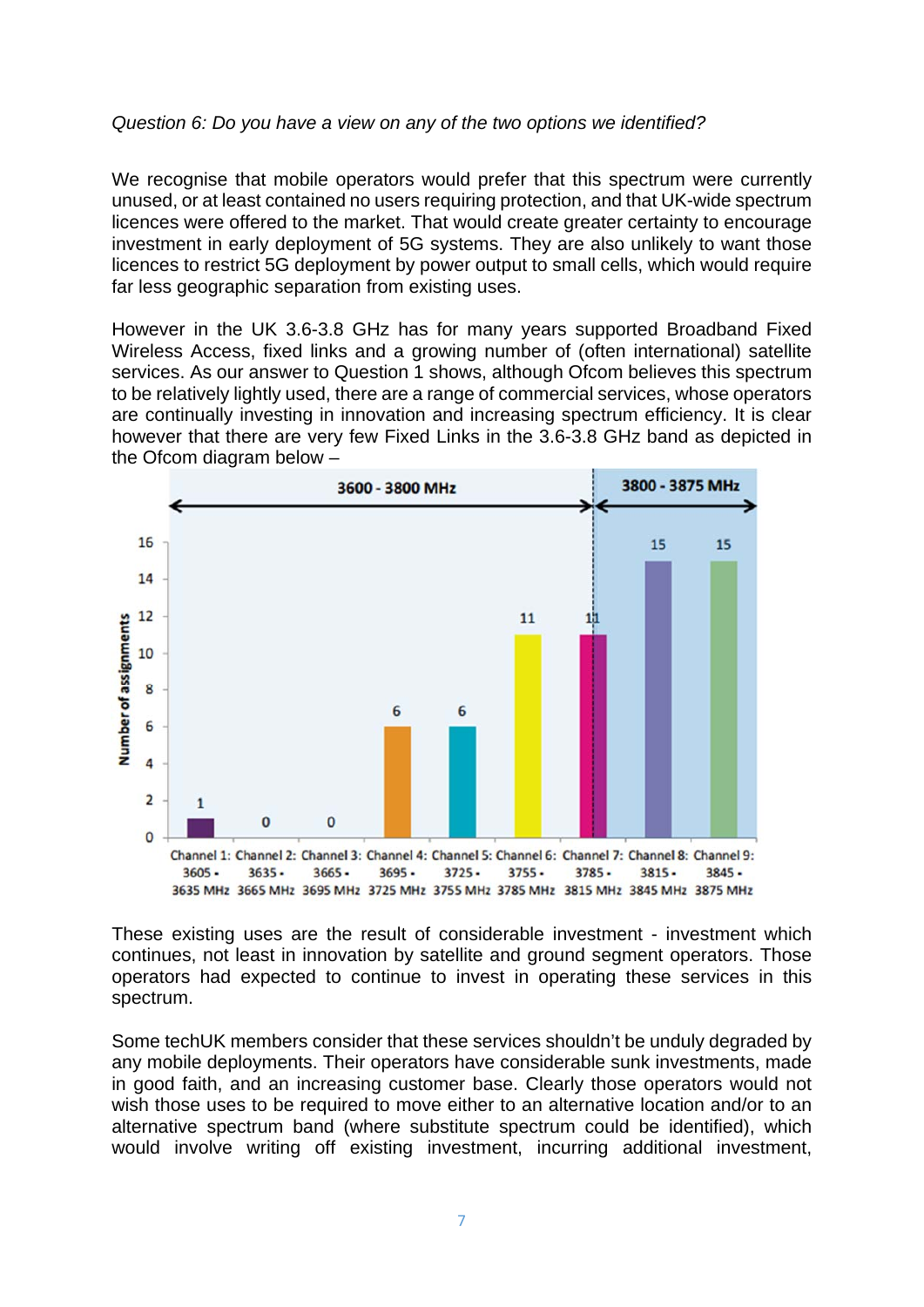potentially disrupting customers (with the risk that those customers then contract with a provider in another country), and could not be planned and implemented overnight.

So the choice presented by Ofcom is therefore a stark one between:

- Retain Option A, which potentially reduces the benefit which UK plc might derive from early, widespread deployment of 5G in this spectrum and injects uncertainty around licensing fees for incumbents; or
- Remove Option B, where the threat of incoming interference would likely halt investment in additional innovation with a risk that uncertainty of tenure (with acceptable quality of service) causes customers to take their business to providers in other countries.

Neither Option is cost-free. techUK also considers that neither extreme solution put forward by Ofcom is the optimal way to manage future shared use of the band and that a different solution - falling somewhere between the two Options - may be appropriate. This would mean providing continued protection for some satellite Earth stations and providing some means to encourage release of more spectrum to mobile where this has higher value.

techUK notes that, where satellite operators have nowhere else to go e.g. where use of C-band is essential for technical reasons such as global reach to areas with high rainfall, the effect of increased AIP may be to cause that element of the satellite industry - the benefits it delivers - to leave the UK.

While we recognise that it isn't for Ofcom to second guess how widespread future licensees of this spectrum may deploy 5G infrastructure, there is nonetheless a risk that Ofcom adopts a strategy for this spectrum which inadvertently leads to the cessation of some of the current, profitable uses of this spectrum in locations which never, in fact, have 5G infrastructure deployed sufficiently close as to have affected those services.

Put simply, for all the potential consumer benefits resulting from 5G deployment, maximising the immediate deployment potential from this latest allocation of spectrum for 5G shouldn't be an objective Ofcom strives to achieve at any price.

Continued protection for existing uses – where appropriate - would be consistent with EC Decision 2014/276/EU, which requires mobile deployment to be "Without prejudice to the protection and continued operation of other existing use in this band" and also requires that Member States (which the UK remains for now) "give appropriate protection to systems in adjacent bands".

It is expected that deployment of 5G infrastructure in this spectrum would, for commercial reasons be predominately in urban and inner suburban deployments, although a 3.6 GHz cell could be deployed on a mast in a rural village. Many – but not all - of the base stations may also be small cells, with reduced geographic separation to protect existing uses required.

techUK considers that sharing would be most feasible in the case of Earth stations and fixed links that are located in the more rural areas away from high population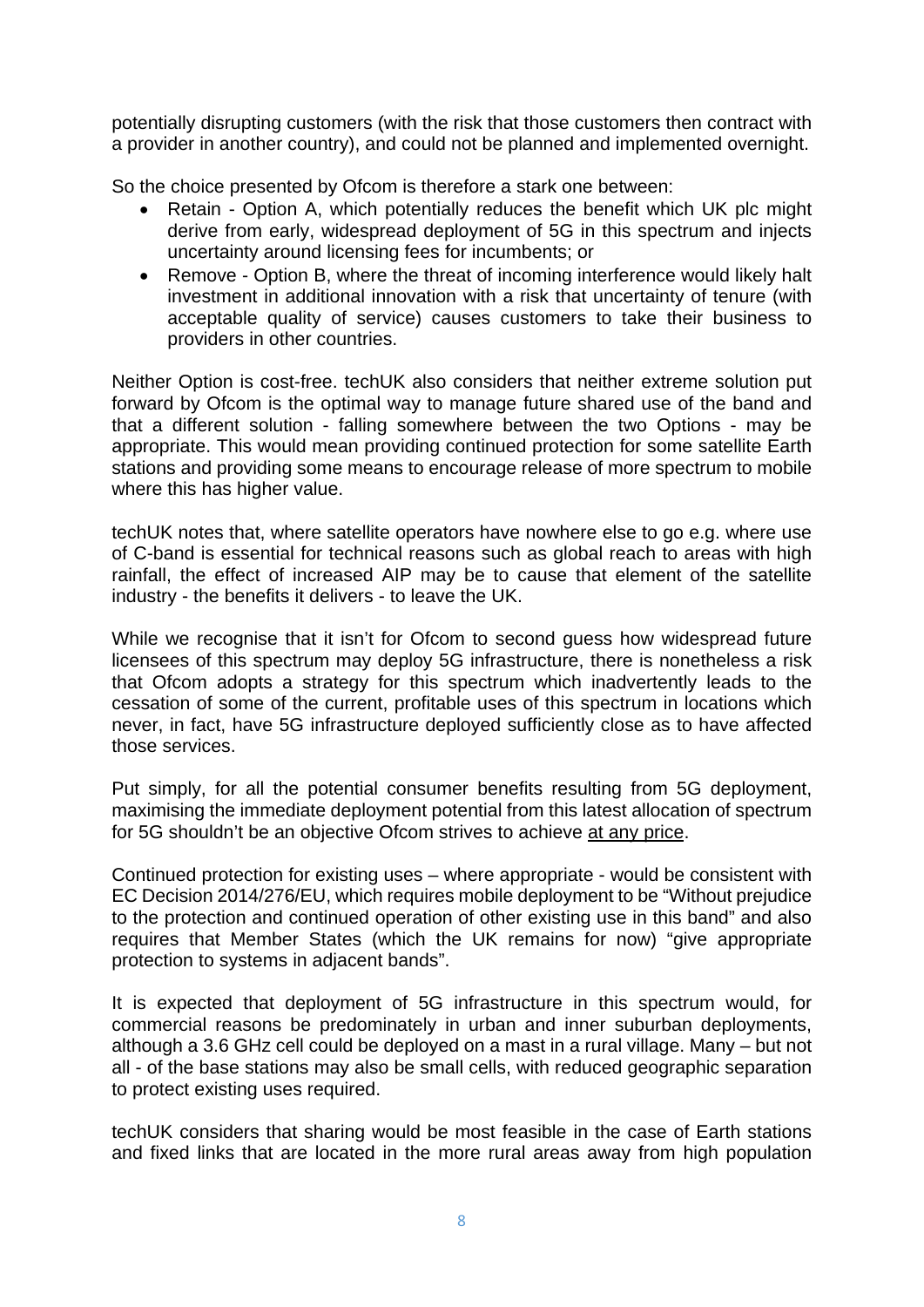density as this would reduce the impact the protection of these services has on the benefits that would be lost to mobile.

techUK therefore suggest that a hybrid or 'middle ground' solution that might allow continued incumbent use with appropriate protection from interference whilst maximising the benefit for early 5G deployments would be to retain existing users' current authorisations (including receive frequencies) in this spectrum and to require the new licensees to co-ordinate.

To this end extensive work has been carried out by CEPT in the development of (draft) ECC Report 254 (which we understand is due to be published imminently) which offers guidance on approaches that could be used for effective coordination between incumbents and mobile services in this band.

As the intent behind mandating coordination is to protect existing uses, whose operators have considerable sunk investments made in good faith, and minimise disruption and uncertainty for their users, Ofcom shouldn't authorise any new fixed links, or grants of RSA; new satellite earth station receiver components should be taken account of only in the specific situation of an urban or suburban earth station being relocated to a rural environment.

Depending upon the practicality of deploying macro cells in this band, it may take years from award of spectrum licences to mobile operators before any effect upon consumer benefits from constraints on 5G network topologies resulting from coordination would potentially arise. Those mobile licensees would then have the option of funding genuine costs of mitigation for existing users, which may include securing agreement from them to accept lower benchmark spectrum quality. Ofcom could also accelerate such a process, subject to having the right regulatory powers.

However we recognise that it is quite plausible, were full protection to be granted, that the operator of an urban or suburban earth station could demand payments to allow a new entrant mobile operator usage of spectrum which far exceeded the licence fees paid by the satellite operator, for which there would have to be backstop regulation by Ofcom to address such a circumstance.

This approach would support Ofcom's objective of securing optimal use of spectrum, and avoiding unnecessary disruption and unintended consequences, enabling commercially viable deployments of 5G where retaining existing uses would be unlikely to deny access to this band for mobile users in any commercially attractive locations for many years.

Any mitigations implemented by the incumbents should be underpinned by regulatory certainty such as security of tenure provisions where (for example) satellite operators move earth stations to rural areas, and consideration ought to be given to funding any future mitigations given the high costs incurred by the incumbents (particularly by earth station operators) and that incumbents have had expectations that they would have had longer access to this spectrum, given the requirements of *EC Decision 2014/276/EU.*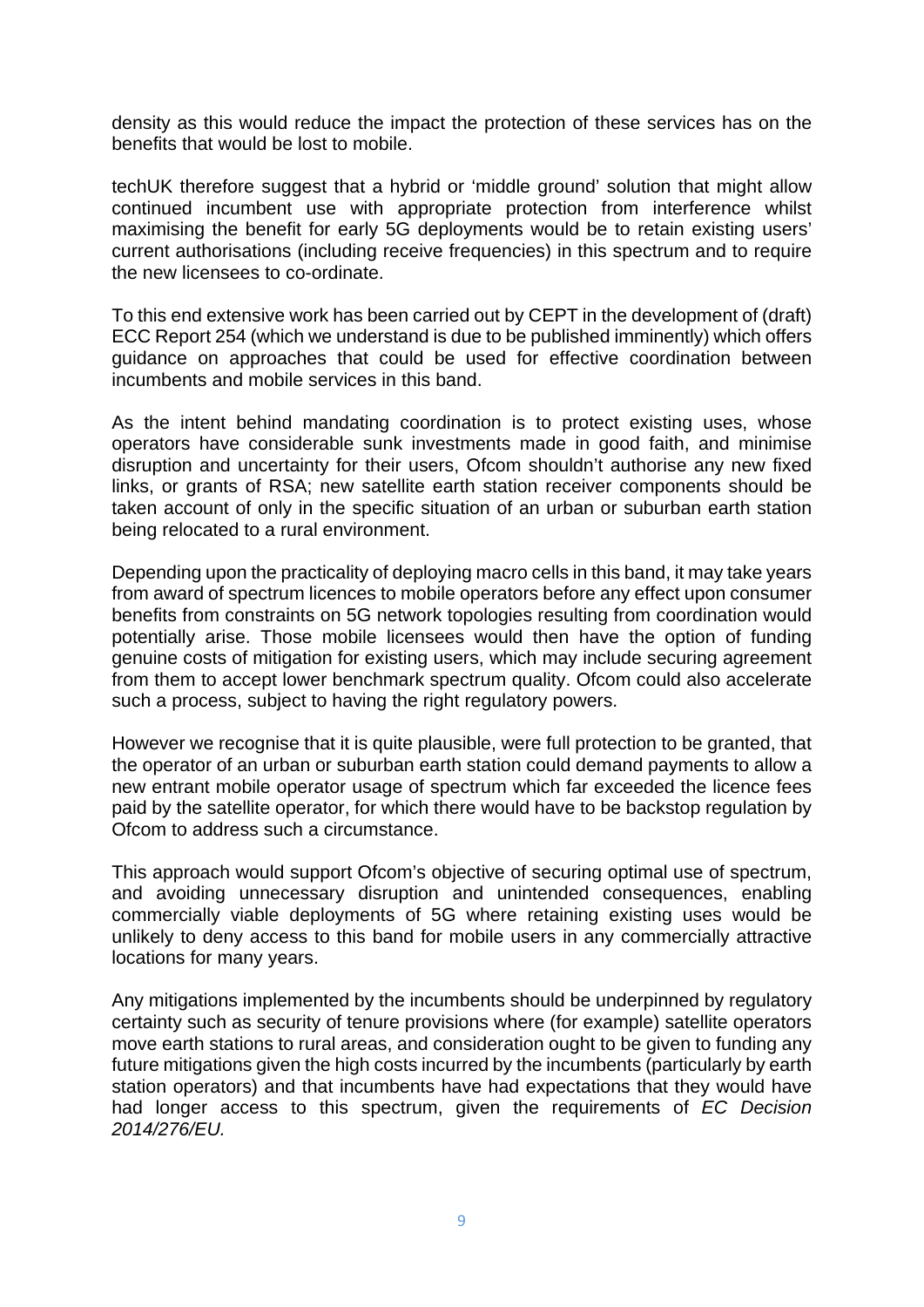*Question 7: Do you have any quantitative evidence on the costs and benefits associated with the options? This include costs for existing users and/or consumers of existing services associated with potential changes, and benefits to UK consumers in gaining access to mobile services in this band.*

No comment.

*Question 8: Do you have any other suggestions that would allow widespread 5G availability using the 3.6 to 3.8 GHz band across the UK while allowing certainty for at least some existing users to continue to provide the benefits currently provided by use of the 3.6 to 3.8 GHz band?*

New 5G services and applications will almost certainly require access to additional spectrum with larger bandwidths. Offering a compromise for mobile operators between deploying for coverage and for capacity, along with 3.4-3.6 GHz, the 3.6 to 3.8 GHz band offers larger bandwidths to mobile operators than could be accommodated within existing 2.3/2.6 GHz, sub-1 GHz bands, and/or 5 GHz RLAN bands.

With its earlier availability for mobile operators, 3.4-3.6 GHz is a preferable option for deploying larger bandwidths, but we recognise that this may ultimately be insufficient and the availability of 3.6-3.8 GHz would provide potential for even larger bandwidths, directly for adjacent spectrum licences or indirectly via carrier aggregation, and enable any mobile operators which failed to secure spectrum within 3.4-3.6 GHz the potential to offer 5G services with large bandwidth.

The propagation characteristics of this spectrum lend themselves particularly well to small cells and in-building use. But deploying urban cells can currently take operators a couple of years, dealing with planning issues, landlords, and ensuring fibre availability. While there will be a need for many sites which aren't the traditional rooftop sites, we would ;point out that in London (where mobile data demand almost doubled over the last year) roof space is running out where demand is highest.

Given the importance placed by the Treasury on earliest deployment of 5G (as highlighted in the Autumn Statement), so that consumer benefits from 5G aren't delayed, there is arguably a facilitation role for Ofcom to bring together:

- central and local government (where we note that London has 33 local authorities)
- mobile operators
- infrastructure providers (such as Argiva, Wireless Infrastructure Group)
- fibre providers
- major landlords and/or the British Property Federation.

The intention is that sites where mobile operators want to deploy 5G early would be available, with fibre, when those operators wanted them, provided with minimal disruption to consumers and tenants of commercial property (a result of coordination could be that roads be dug up only once).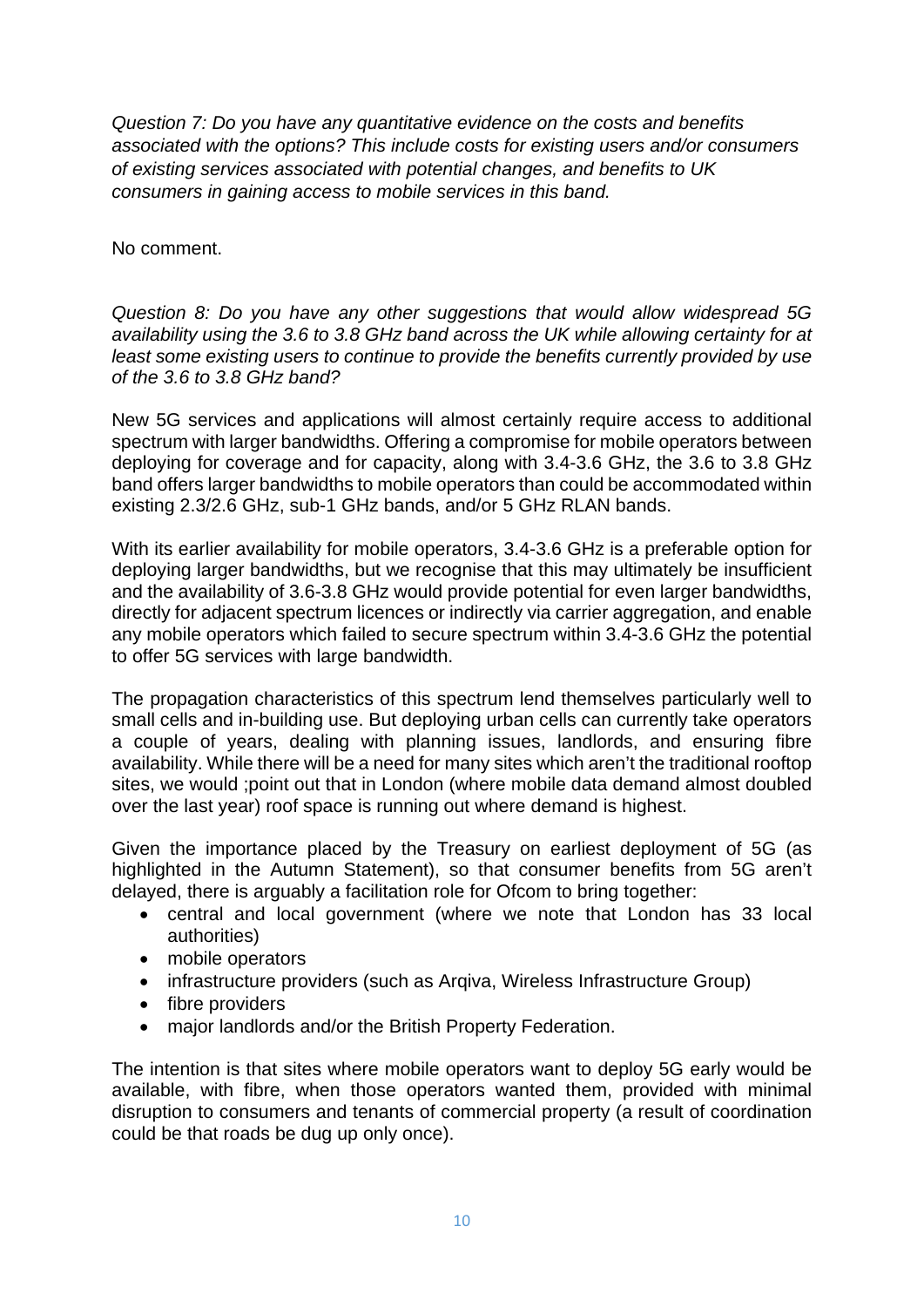Additionally we suggest that Ofcom examine the proposals in ECC Report 254 to look for opportunities to maximise the spectrum usage and provide a positive framework for early 5G deployment in the band.

We would also suggest that the mobile licensees could be required to consult a database of the locations of existing uses as an integral part of their network planning, and respect necessary exclusion zones.

We suggest that both those points could be addressed via database-driven access, which could be used to provide existing users with greater certainty of protection, and could maximise the opportunity for mobile services without wastefully extended exclusion zones. It could also allow existing users wanting to deploy new sites to benefit from faster, simpler and more certain access spectrum compared with the current coordination procedures.

Such a database-driven sharing scheme would be consistent with Ofcom's Spectrum Sharing Framework and drive opportunities for innovation in technology and business models, tapping into the growing international industry ecosystem for mobile shared spectrum opportunities in this band and serving unmet consumer demand. This would take proper account of likely deployments in this band and of the opportunity for protecting existing systems, assisting operators in reaching customers with 4G and 5G services more economically.

#### *Question 9: Do you have any comments in relation to these proposals?*

Unfortunately there is no obvious route for Ofcom to make this spectrum available for 5G which would be an ideal solution for both incumbents and for mobile operators. We expect responses to this consultation to be polarised.

Representing mobile operators (and their suppliers); satellite and ground segment operators; and fixed link operators; techUK has attempted to identify a "middle way" so that 3.6-3.8 GHz could be made available for early 5G deployment without unduly compromising the viability of incumbent users.

In this we recognise the considerable consumer benefits which we expect 5G to generate, and that additional spectrum will be needed to offer the bandwidth to provide some of these benefits. But we also recognise that this spectrum already supports a range of services with a range of customers, both UK and foreign, and their operators have continued to invest in more efficient and innovative uses of their infrastructure and spectrum.

No spectrum user should expect tenure in perpetuity, or even necessarily for as long as a service continues to be commercially viable. Ofcom has an objective to secure optimal use of spectrum and must have regard to new, ostensibly higher value, uses for spectrum currently in use.

But Ofcom must also have regard to the detrimental effect on investment where existing, viable uses with growing customer bases are threatened with degradation to